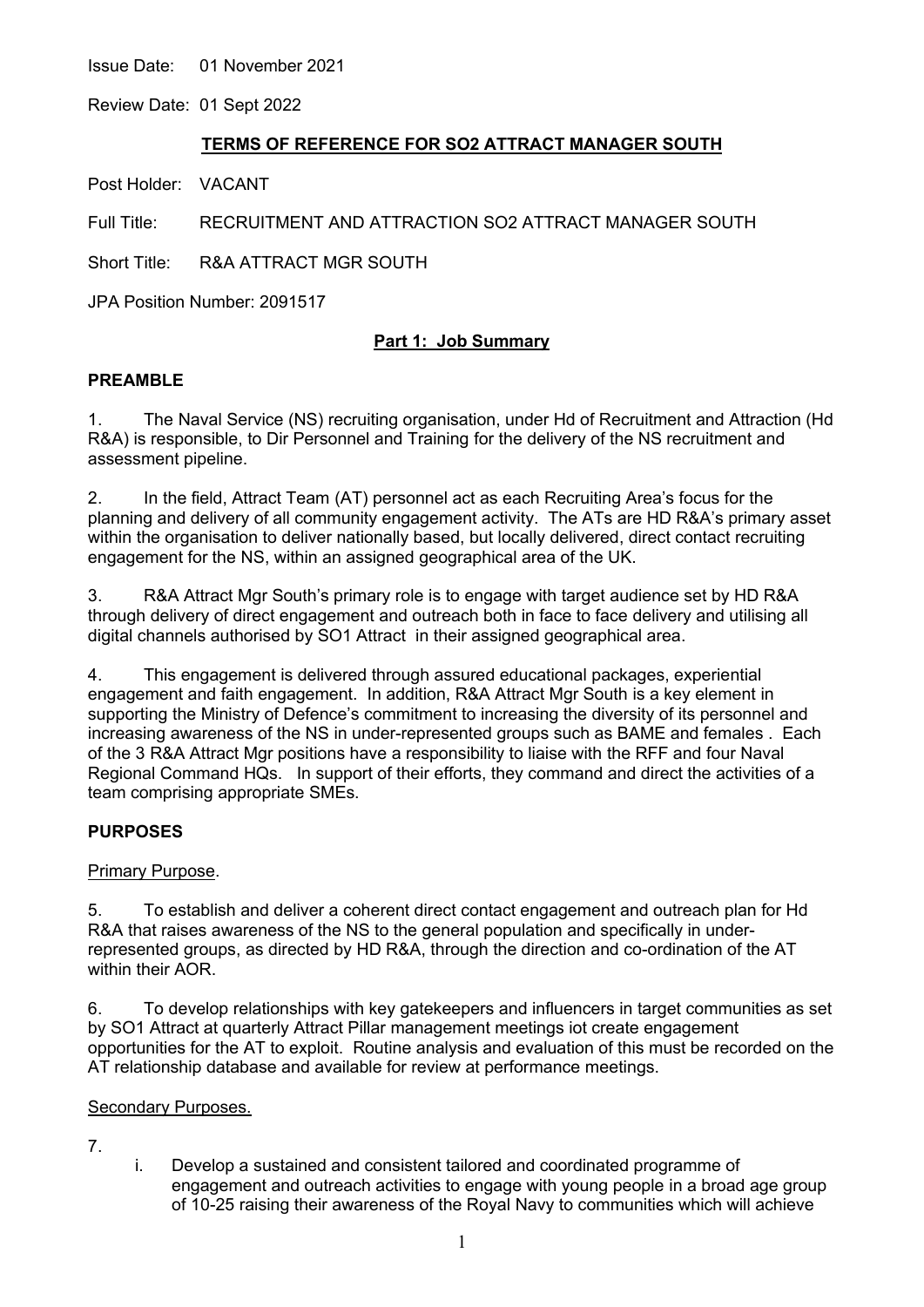the aim of creating permissive recruiting environments through both face to face direct contact engagement and through authorised digital channels.

- ii. Develop networks and relationships with other key MoD Diversity stakeholders including within RNMCE, MoD D&I, NCHQ D&I, Chaplain of the Fleet, CMR and the other Services.
- iii. Liaise with the respective areas NRC in order to provide targeted NRC outreach in support of Hd R&A meeting their recruiting targets.
- iv. Liaise and coordinate with other Hd R&A entities (eg AT HQ Staffs, the Recruiting Field Force (RFF) and Specialist Recruitment Teams (SRTs)) to deliver a tailored and coordinated programme of engagement and outreach activities to achieve the aim of creating permissive recruiting environments.

# **ACCOUNTABILITY**

8. R&A Attract Mgr South is accountable to the SO1 Attract who will be the First Reporting Officer. Hd R&A will be the Second Reporting Officer.

# **AUTHORITY**

- 7. R&A Attract Mgr South is authorised to:
	- i. Act as the diversity lead for community engagement within their AOR. They are authorised to maintain direct liaison with other key MoD diversity stakeholders pertaining to the creation of coherent event and engagement plans and their execution.
	- ii. Maintain direct liaison with other HD R&A staff within their area including RFF AND SRT staffs to ensure a coherent and tailored programme of engagement within their AOR which develops permissive recruiting environments for HD R&A recruiters to exploit.
	- iii. Maintain direct liaison with all other R&A Attract Mgr positions in order to ensure that approaches to diversity outreach is consistent and coherent. Develop best practice through co-ordination at the HD R&A Attract Teams Management board.
	- iv. Implement an appropriate and effective hand-off process to Hd R&A recruiting teams when engagement has been deemed to have created a permissive recruiting environment for the Hd R&A recruiting teams to exploit.
	- v. Maintain direct liaison with appropriate NRC HQ staff for regional activities which might provide engagement and outreach opportunities such as Ship visits and other similar engagement events, through attendance at Regional Co-ordination Groups thereby ensuring a coherent engagement plan is maintained, in order to maximise use of resources and opportunities.
	- vi. For Media and Communications opportunities, maintain direct liaison with SO2 Attract Planning and Media.
- vii. Take decisions and sign correspondence at the appropriate level in support of their purpose.

8. To fulfil the primary purpose R&A Attract Mgr South is authorised to establish and maintain direct liaison at the appropriate level with:

- i. Education, employment and other civil authorities including those who represent ethnic minority (EM) organisations.
- ii. All groupings of the NS including HM Ships and Establishments.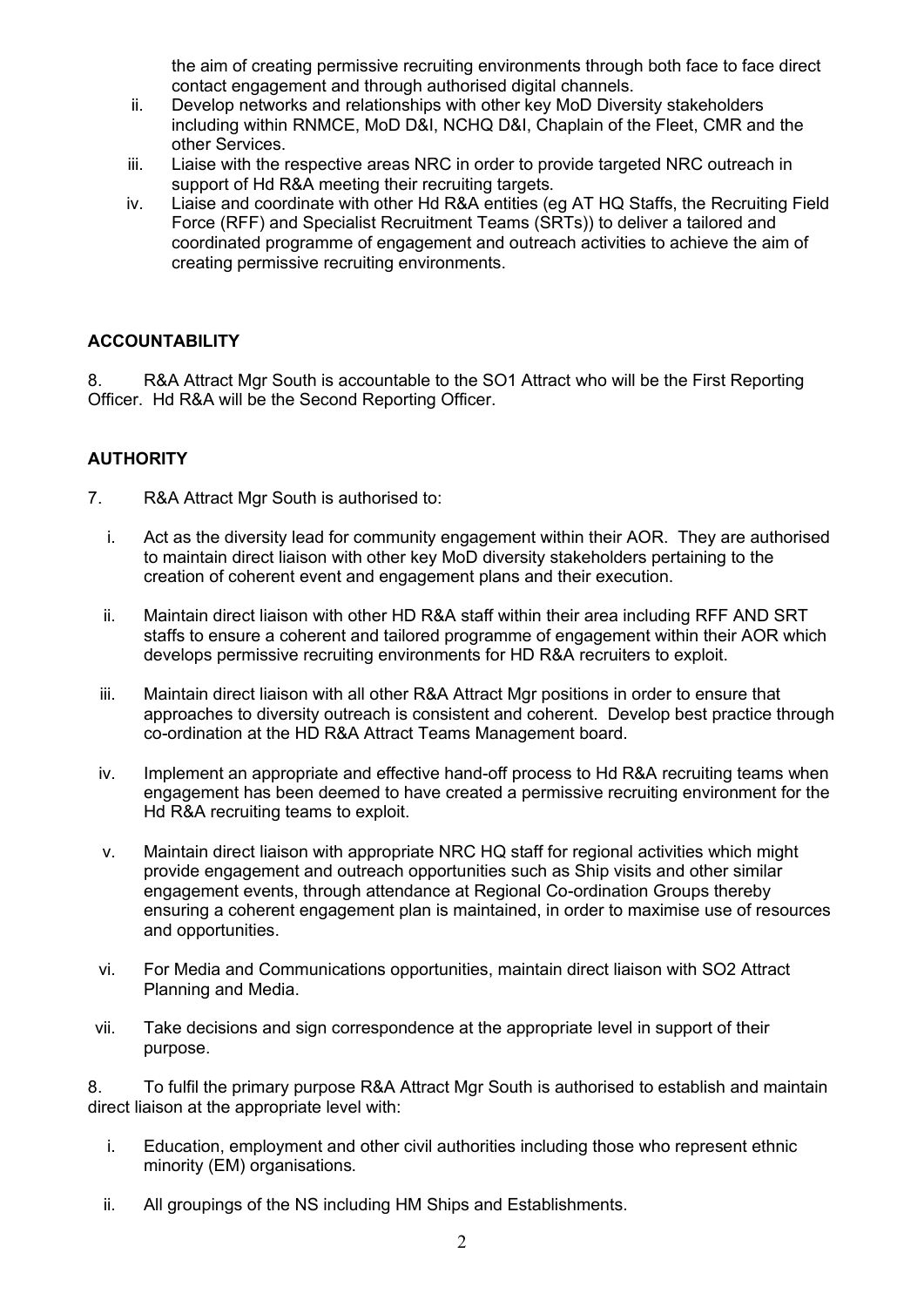- iii. Appropriate NRC HQ Staff to exploit events such as Ship visits.
- iv. Army and RAF staffs within their region for Tri Service outreach activities
- v. The 3 services' Cadet , Combined Cadet Forces and University Officer Training Organisations.
- vi. R&A ATTRACT HQ desks
- vii. Hd R&A Finance officers in NCHQ, for any budgetary matters including Official Hospitality and working functions.

## **TASKS**

9. The R&A Attract Mgr South tasks are:

### **Primary Tasks**:

- i. Act as lead and Subject Matter Expert (SME) for the delivery of a coherent outreach programme that raises awareness of the Naval Service in under-represented groups such as females and BAME, within their AOR both in face to face engagement or through the medium of on-line delivery platforms.
- ii. Lead and coordinate the AT in the delivery of the community engagement outreach programme in line with the targets set by SO1 Attract at the Attract Management meeting and assume all direct line management responsibilities for this team.
- iii. Develop a regional network with key leaders within both the business and civil communities, identifying opportunities to raise awareness of the NS in target communities as directed by SO1 Engagement.
- iv. Assume full responsibility for all budgetary matters in their AOR ensuring full compliance with all corporate governance guidance and MOD financial regulations.
- v. Liaise with peers in the other Services within their AOR, ensuring networks and best practice are shared on a tri-Service basis, attending meetings as required.
- vi. Attend key meetings as required and directed.

### **Secondary Tasks:**

- i. Co-ordinate the maintenance of records of Area Engagement activity across the region, prepare returns for SO1 Attract/HD R&A HQ which appropriately evaluate the impact of Area Engagement outreach across their AOR with all the diverse groups of the community as directed at the AT Management meetings.
- ii. Respond to other tasking as appropriate by SO1 Attract.

# **COMPETENCIES**

10. The post holder is to be a

|                                                     | <b>COURSE REFERENCE</b> | <b>SKILL LEVEL (ADV/INT/BASIC)</b> |
|-----------------------------------------------------|-------------------------|------------------------------------|
| MoD Diversity and Equality<br>training. (essential) |                         |                                    |
| ICSC(M) (essential)                                 |                         |                                    |
| Driver Cat B licence (essential)                    |                         |                                    |